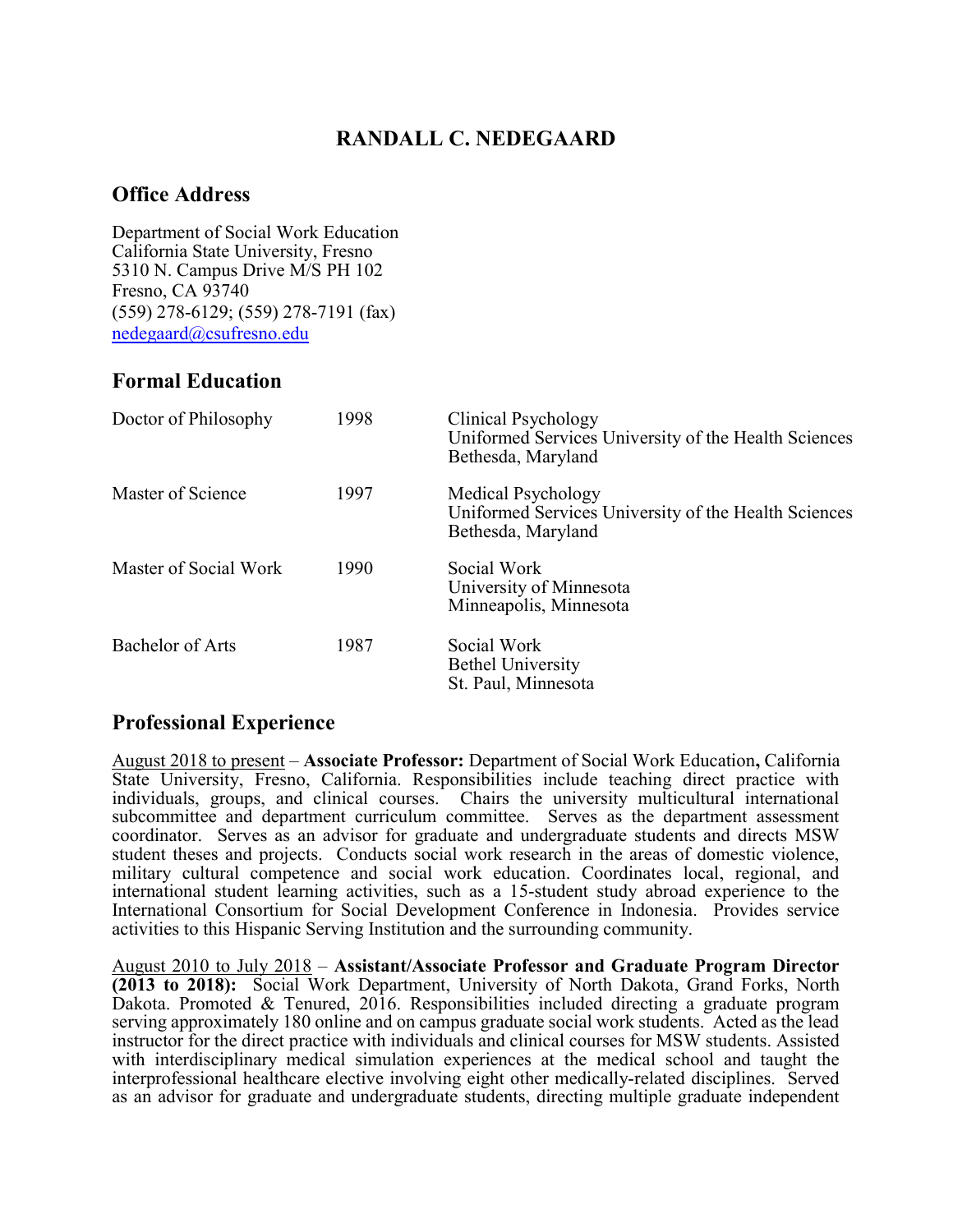study projects, theses, and dissertations. Coordinated international learning opportunities including an international field experiences in Nepal and Sweden and a study abroad course to Sweden. Conducted social work research in the areas of domestic violence, military-related resilience and treatment and social work education. Provided service to the department, college, university, and the region. Acted as department chair in the chair's absence.

June 2017 to July 2018 – Private Practice Psychotherapist: The Zone, Grand Forks, North Dakota. (Part-time) Responsibilities included providing individual assessment and psychotherapy to adults primarily struggling with trauma, anxiety, and depression.

July 2013 to September 2017 – Operational Psychologist: Raytheon, Sierra Vista, Arizona. (Parttime) Responsibilities included providing operational psychology support to the Human Intelligence Joint Center of Excellence operations by monitoring stressful training scenarios, providing student feedback regarding their nonverbal communications and other aspects of their observable behavior, and providing recommendations to cadre regarding students' training needs.

August 2005 to October 2010 – Deputy/Interim Medical Operations Squadron Commander and Behavioral Health Flight Commander: 319th Medical Group, Grand Forks AFB, North Dakota. Responsibilities included directing all clinical and outreach activities of 20 military and civilian behavioral health personnel. As the sole doctoral prepared provider, personally conducted all command directed evaluations, fitness for duty evaluations, and assessments for special duty assignments such as Office of Special Investigations and drill instructor duty. Conducted or directly supervised all deployment clearances and post-deployment health reassessments. Monitored multiple training scenarios during wing exercises, providing feedback to military members and leadership regarding managing stress and maximizing outcomes. As director of Wing psychological health, provided stress management trainings and organizational psychology assessments to security forces and four other operational units, primarily during combat skills training scenarios. Served as deputy and interim Medical Operations Squadron commander over the family practice clinic, women's health clinic, physical therapy clinic and ambulance services. Member of the executive leadership team as the senior biomedical sciences officer.

May 2009 to January 2010 – Combat Stress Control Detachment Commander:  $455<sup>th</sup>$ Expeditionary Medical Group, Bagram Airfield, Afghanistan. Responsibilities included commanding a 32-person, multidisciplinary mental health team providing behavioral health services to military service members throughout the Afghanistan theatre of operations. Led outreach efforts designed to increase use of supportive mental health services by  $21,500$  soldiers, treating combat operational stress reactions commonly associated with combat and deployment. Teamed with operational psychologists from two Special Forces units to provide mental health services to Special Forces personnel and to provide consultation and mental health evaluations for new detainees.

August 2003 to August 2005 – Chief, Behavioral Health Branch: Medical Operations Division, Office of the Command Surgeon, Air Combat Command, Langley AFB, Virginia. Responsibilities included providing command oversight/policy management and clinical leadership for all behavioral science functions in for 16 Air Force bases. Served as Behavioral Health Consultant to the Command Surgeon and consultant for all Commander Directed Evaluations, Mental Health Care, Drug Demand Reduction, Alcohol and Drug Abuse Prevention and Treatment, Behavioral Health care and the Family Advocacy programs within the command. Provided guidance to medical leadership who had problematic mental health clinics. Served as the functional manager for 71 behavioral health officers, 104 enlisted members and 143 civilian staff members.

August 2001 to July 2003 – Behavioral Health Flight Commander:  $36<sup>th</sup>$  Medical Group, Andersen AFB, Guam. Responsibilities included providing supervision for 13 military and civilian personnel including four master's level social workers. Directed the Drug Demand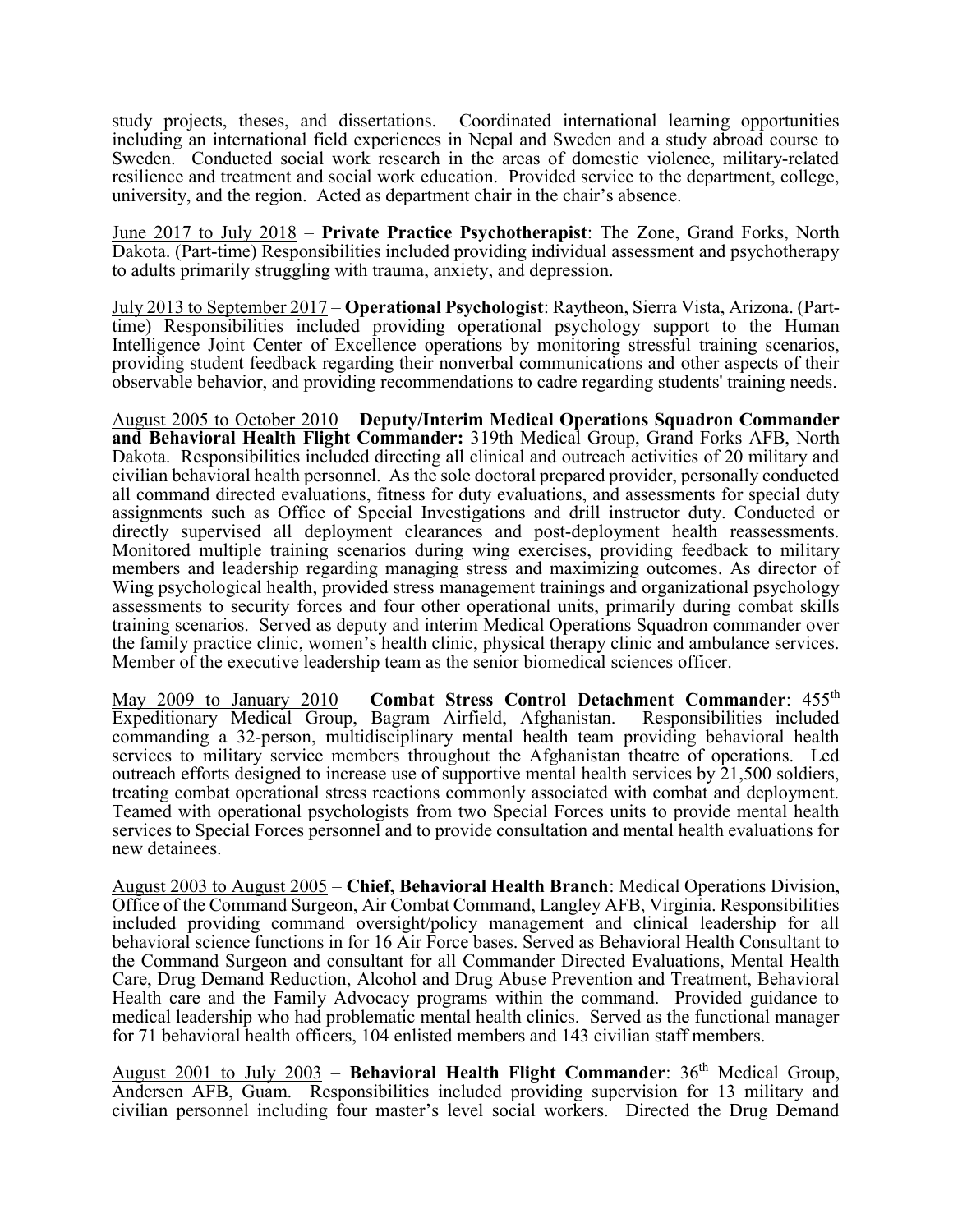Reduction program, the Family Advocacy program, the Alcohol and Drug Abuse Prevention and Treatment program, and the Outpatient Mental Health clinic. Responsible for assuring compliance with all applicable Health Services Inspection and Joint Commission for Accreditation of Healthcare Organization's standards. Oversaw all mental health services for 6000 beneficiaries to include 1500 deployed/staging Marines at the start of Operation Enduring Freedom.

August 1998 to August 2001 – Deputy Director of Treatment Programs: Directorate of Treatment Programs, United States Disciplinary Barracks, Ft. Leavenworth, Kansas. Responsibilities included providing supervision and oversight of a staff of 12 clinical social workers and psychologists and 21 paraprofessional personnel, managing a budget of over \$500,000. Assured compliance with American Correctional Association standards. Developed and implemented integrated rehabilitation treatment programs for 700+ inmates. Provided psychological assessment for 200+ incoming inmates per year, provided consultation, education, and clinical supervision to prison staff, and provided individual treatment to high risk inmates.

August 1997 to August  $1998 -$  Psychology Resident: Department of Psychology,  $89<sup>th</sup>$  Medical Group, Andrews AFB, Maryland. Rotations included behavioral medicine, neuropsychology, inpatient substance abuse treatment, outpatient mental health, law enforcement pre-employment screening, and forensic psychology. Conducted psycho-educational groups and individual therapy for a variety of mental health disorders.

August 1993 to August 1997 – Doctoral Student: Department of Medical and Clinical Psychology, Uniformed Services University of the Health Sciences, Bethesda, Maryland. Practicum placements conducted at the Department of Behavioral Medicine of Georgetown University and the Psychology Departments of Walter Reed Army Medical Center, the National Naval Medical Center, Bethesda and Malcolm Grow Air Force Medical Center, Andrews AFB.

January 1991 to August 1993 – Director, Family Advocacy Program/Chief, Social Work Services: 93rd Medical Group, Castle AFB, California. Responsibilities included the management of the Family Advocacy Program, supervision of three MSW therapists and two support staff, oversight of investigations for child and spouse abuse allegations, and the provision of individual and group therapeutic services to individuals and families with maltreatment issues and/or special medical needs. Conducted mental health evaluations and alcohol assessments. Other responsibilities included quality assurance program coordination, facilitating education and training programs, and providing inpatient medical social work services.

March 1990 to November 1990 – **Program Coordinator:** Pine County Human Services, Pine City, Minnesota. Part-time (10 hours per week), Responsibilities included development, coordination and implementation of the Support for Emancipation and Living Functionally (SELF) program in Pine County, Minnesota. This program was designed to teach independent living skills and process emancipation issues with adolescents placed in county foster homes.

March 1988 to September 1989 – Director of Social Work Services: Sandstone Area Hospital and Nursing Home, Sandstone, Minnesota. Duties included admission coordination, discharge planning, in-service education, patient advocacy, public speaking/relations, program/policy development, psycho/social assessment, short-term counseling and referral for an 80-bed nursing home and 20-bed hospital in rural Minnesota.

June 1987 to April 1988 – Adolescent Counselor: The Bridge for Runaway Youth, Minneapolis, Minnesota. Responsibilities included crisis intervention counseling with adolescents and families, facilitation of educational and therapy groups, family assessment, intake assessment, individual counseling, case coordination, and intern/volunteer supervision.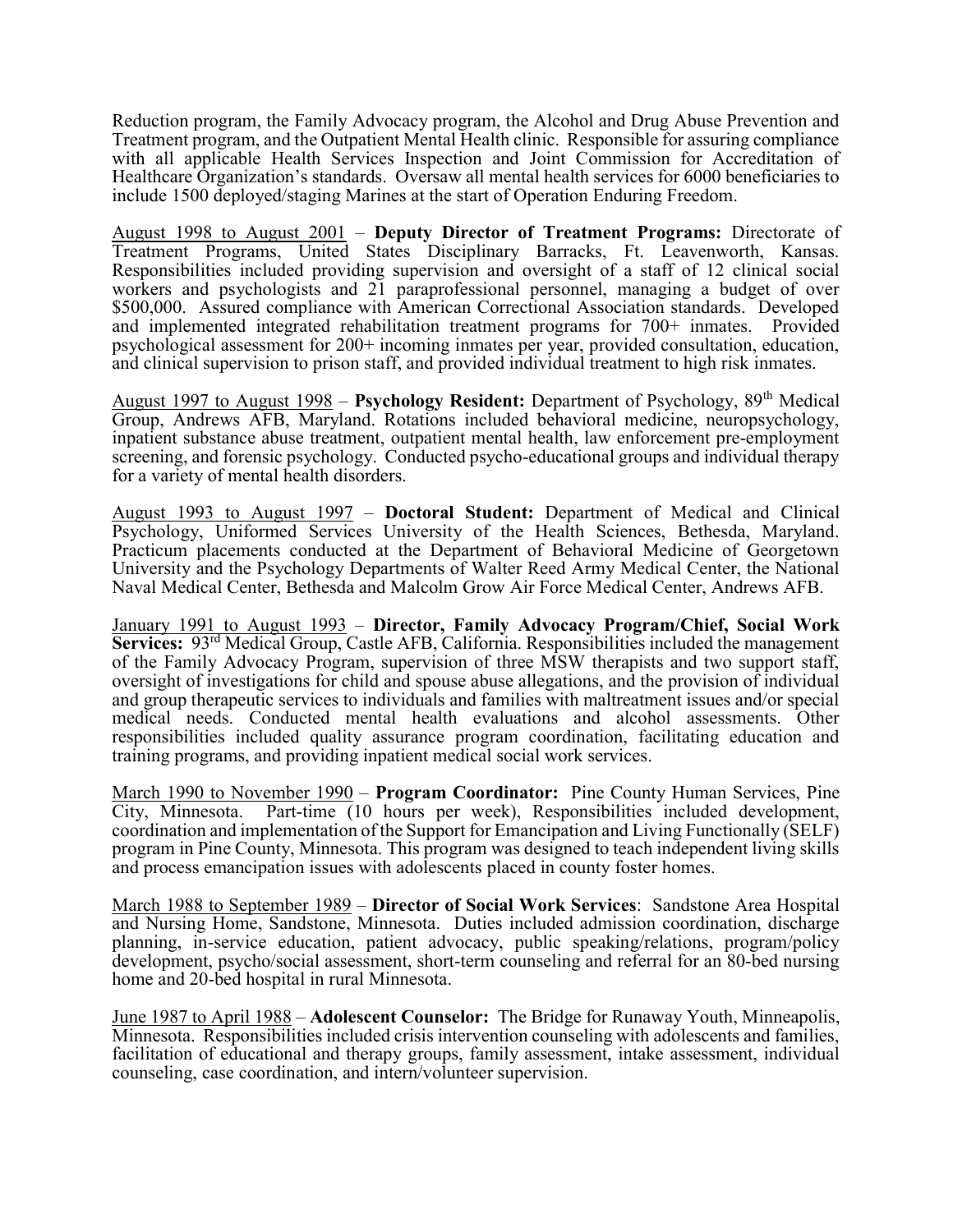## Refereed Publications

Cronin, T. & Nedegaard, R. (2020). Encouraging self-care by promoting the Provider Resilience mobile application: Student impressions and usage patterns. Journal of Social Work Education and Practice, (5)4, 11-21.

Ahmed, R., Gupta, P., Saeed, S., Jayasundara, D. & Nedegaard, R. (2019). A theoretical review of the literature: Domestic violence in Muslim communities in the United States. Journal of Social Work Education and Practice, (4)4, 1-16.

Nedegaard, R., Sbrocco, T., & Jayasundara, D. (2019). Impulsivity and Decision-Making among Men Engaging in Mild Intimate Partner Violence. Journal of Psychology and Behavioral Science, 7(1), 8-16.

Quest, A.D., Nedegaard, R., & Koch, C. (2019). How much is enough? Suicide training for MSW students. Journal of Social Work Education and Practice, 4(3), 11-21.

Quest, A.D., & Nedegaard, R. (2018). Teaching MSW students suicide assessment, intervention, and postvention in rural areas. Contemporary Rural Social Work Journal, 10(1), 1-11.

Jayasundara, D., Nedegaard, R., Flanagan, K., Phillips, A. & Weeks, A. (2017). Leveraging faith to help end domestic violence: Perspectives from five traditions. Social Work and Christianity, 44(4), 39-66.

Nedegaard, R., Barkdull, C., Weber, B. & Jayasundara, D. (2017). Lessons our students taught us about teaching social work in a reservation community. Journal on Teaching in Social Work, 38(1), 73- 87.

Nedegaard, R. & Zwilling, J. (2017). Promoting military cultural competence among civilian care providers: Learning through program development. Social Sciences, 6(13), 1-11.

Nedegaard, R. (2016). Overcoming imposter syndrome, how my students trained me to teach them. Reflections: Narratives of Professional Helping, 22(4), 52-59.

Heitkamp, T., Vermillion, L., Flanagan, K. & Nedegaard, R. (2015). Lessons learned: Outreach education in collaboration with tribal colleges. Journal of American Indian Education 52(2) 69-84.

Jayasundara, D., Nedegaard, R., Sharma, B. & Flanagan, K. (2014). Intimate partner violence in Muslim communities: A systematic review of literature. Arts and Social Sciences Journal, 5(3) 1-12. S1: 008. DOI: 10.4172/2151-6200.S1-003

Flanagan, K., Heitkamp, T., Nedegaard, R. & Jayasundara, D. (2014). Black gold and the dark underside of its development on human service delivery. Contemporary Rural Social Work Journal, 6(2), 86-106.

Nedegaard, R. (2014). Practice experience and the new social work professor: Implications for advanced generalist programs. The Advanced Generalist: Social Work Research Journal 1(1), 44-54.

Nedegaard, R. & Sbrocco, T. (2014). The impact of anger on the intimate partner violence decisionmaking process. Journal of Family Violence, 29(6), 613-624.

Nedegaard, R. (2013). Establishing rapport and overcoming stigma with military clients: Insights from the field and beyond. Reflections: Narratives of Professional Helping, 19(2), 49-54

Nedegaard, R., Foster, R., Yeboah-Ampadu, M. & Stubbs, A. (2012). Lessons learned in Afghanistan: A multi-national military mental health perspective. Advances in Social Work. 13(1), 98-111.

Mead, T., Robinson, C., Morris, K., Sbrocco, T., Stone, J., Nedegaard, R. & Lewis, E. (2001).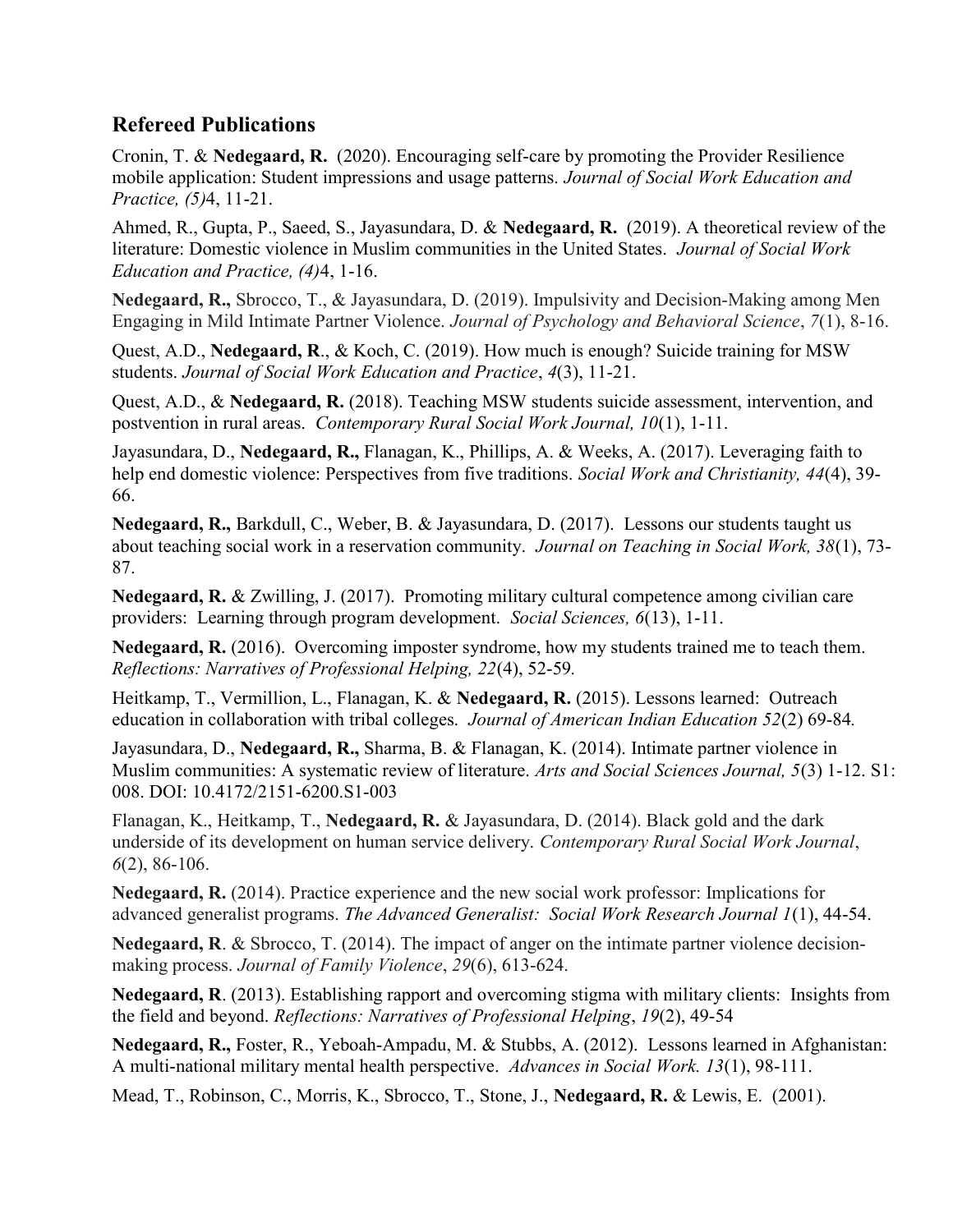Understanding the eating pathology of overweight women presenting for treatment: A comparison. Annals of Behavioral Medicine, 23 (Suppl.), S20.

Sbrocco, T., Lewis, E., Stone, J., Nedegaard, R., Kalupa, K. & Vaughn, N. (2001). Behavior choice promotes continuing weight loss: Two year follow up. Annals of Behavioral Medicine, 23 (Suppl.), S27.

Sbrocco, T., Nedegaard, R., Stone, J. & Lewis, E. (1999). Behavioral choice treatment promotes continuing weight loss: Preliminary results of a cognitive-behavioral decision-based treatment of obesity. Journal of Counseling and Clinical Psychology, 67(2), 260-266.

## Non-refereed Publications

Jayasundara, D. & Nedegaard, R. (2016). Guest editor introduction to the special issue on raising awareness of global issues and solutions. Contemporary Rural Social Work Journal, 8(1), 1-3.

# **Textbooks**

Garcia, B., Nedegaard, R., & Legerski, J.P. (2021). Strengthening the DSM: Incorporating Intersectionality, Resilience, and Cultural Competence  $(3^{rd} Ed)$ . New York: Springer Publishing Company.

## Textbook Ancillaries

Garcia, B., Nedegaard, R., & Legerski, J.P. (2021). *Instructor's Manual* to accompany Strengthening the DSM: Incorporating Intersectionality, Resilience, and Cultural Competence  $(3<sup>rd</sup> Ed)$ . Springer Publishing Company. [on-line materials]

## Book Chapter Contributions

Nedegaard, R. (2020). Combat Social Work in Afghanistan, 2009-2010: Leading a Combat Stress Control Detachment. In Figley, E., Yarvis, J. & Thyer, B (eds). Combat Social Work. Oxford University Press. DOI: 10.1093/9780190059439.003 .0012

Nedegaard, R. (2018). How social activism can clash with military core values. In Burin, E. (ed). Protesting on Bended Knee: Patriotism, Free Speech, and Race in  $21^{st}$  America (pp. 247-252), The Digital Press of North Dakota.

## Refereed Conference Presentations (since 2000)

Nedegaard, R. & Carlin, A. An innovative approach to the design and delivery of field education seminars. Annual Program Meeting, Council on Social Work Education. (November 2020). Quest, A. D. & Nedegaard, R. How much is enough? Suicide training for MSW students. Annual Program Meeting, Council on Social Work Education, Denver, CO. (October 2019).

Belz, R., Legerski, J.P., & Nedegaard, R. Google searches and Wikipedia usage suggest declines in Public interest in US mass shootings. Northern Lights Psychology Conference, Grand Forks, ND (October 2019).

Legerski, J.P. Belz, R. & Nedegaard, R. Google and Wikipedia trends indicating changes in public interest in mass shootings over time. Annual Meeting of the American Psychological Association.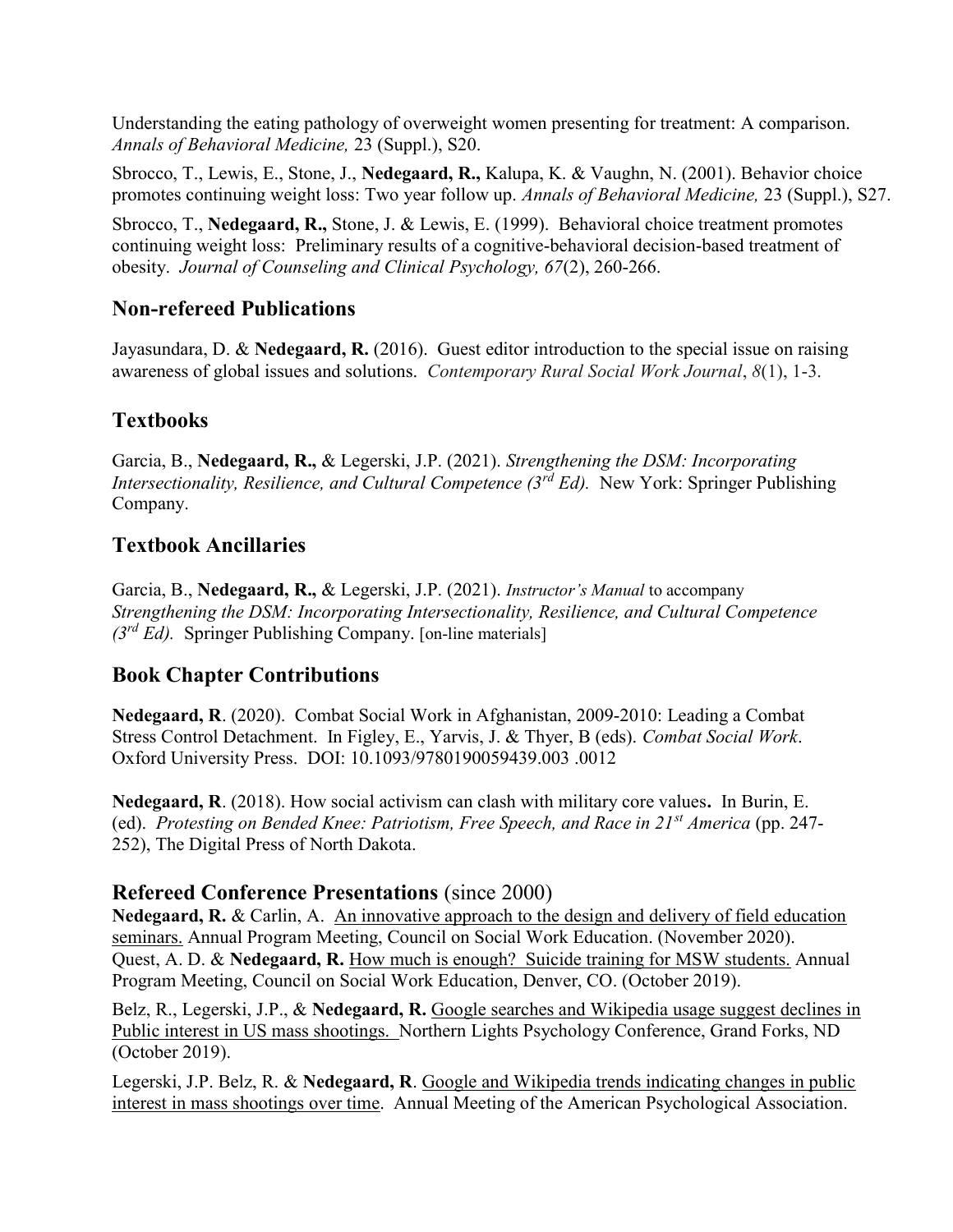Chicago, IL. (August 2019).

Kafeel, M., Jayasundara, D., Nedegaard, R., & Rodriguez-Perez, A. Creating a movement as an outreach strategy to combat gender-based violence. 21<sup>st</sup> Biennial International Consortium for Social Development. Yogyakarta, Indonesia (July 2019).

Legerski, J.P. & Nedegaard, R. Are mass shootings the "new normal?" Measuring public interest over time. Social Work, Education, and Development Conference, Dublin, Ireland. (July 2018).

Nedegaard, R. Assessment of MSW student engagement, assessment, intervention, and evaluation skills. Annual Program Meeting, Council on Social Work Education, Dallas, TX. (October 2017).

Jayasundara, D. & Nedegaard, R. Lifetime and Contextual Sources of Trauma that Muslim Domestic Violence Survivors Experience. Annual Program Meeting, Council on Social Work Education, Dallas, TX. (October 2017).

Quest, A.D. & Nedegaard, R. Innovations in teaching MSW students effective suicide management skills. Annual Program Meeting, Council on Social Work Education, Atlanta, GA. (October 2017).

Jayasundara, D., Nedegaard, R. & Madrigal, C. Lifetime and contextual sources of trauma that Muslim domestic violence survivors experience. 20th Biennial International Consortium for Social Development, Zagreb, Croatia (July 2017).

Nedegaard, R. The Personality Assessment Inventory's utility in pre-treatment assessment with violent offenders. Annual Program Meeting, Council on Social Work Education, Atlanta, GA. (November 2016).

Barkdull, C., Nedegaard, R., Schneweis, C. & Sage, M. Practical tools for assessing goodness of fit: Is distance education the right venture for you? Social Work Distance Education Conference. Council on Social Work Education, Indianapolis, IN. (April 2016).

Schneweis, C. & Nedegaard, R. A three-pronged approach to combating isolation for students in a distance education program. Social Work Distance Education Conference, Council on Social Work Education, Indianapolis, IN. (April 2016).

Nedegaard, R. Promoting military cultural competence among civilians: Are we preaching to the choir? Annual Program Meeting, Council on Social Work Education, Denver, CO. (October 2015).

Nedegaard, R. Promoting military cultural competence among helping professionals. Third Annual Military Social Work Conference, University of Texas, Austin, TX. (September 2015).

Jayasundara, D. & Nedegaard, R. Trauma informed care for domestic violence victims. 13th Annual Victim Services Collaborative Conference, Bemidji, MN. (May 2015).

Nedegaard, R. & Schneweis, C. & Barkdull, C. Enhancing student retention/graduation rates in an online MSW program. Social Work Distance Education Conference, Council on Social Work Education, Indianapolis, IN. (April 2015).

Flanagan, K., Heitkamp, T. & Nedegaard, R. A tribal college collaboration: Addressing social work workforce shortage in Indian Country. Annual Program Meeting, Council on Social Work Education, Dallas, TX. (November 2013).

Heitkamp, T., Jayasundara, D. & Nedegaard, R. Adaptation, creativity and resiliency in responding to human need in boomtowns. Annual Program Meeting, Council on Social Work Education, Dallas, TX. (November 2013).

Nedegaard, R. Do practitioners do a better job of teaching advanced practice classes? Annual Program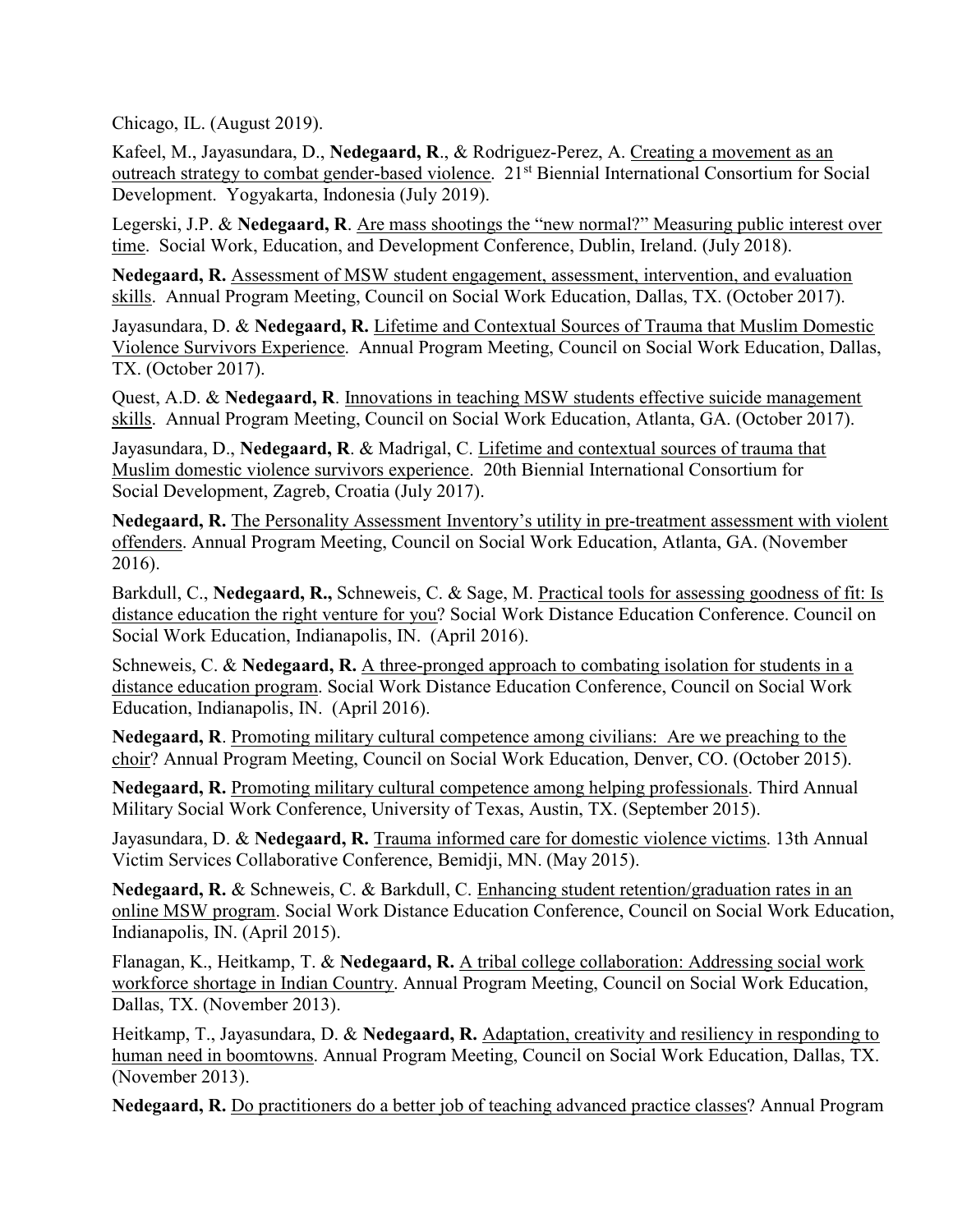Meeting, Council on Social Work Education, Dallas, TX. (November 2013).

Quinn, A., Hoffarth, J., Marcussen, N. & Nedegaard, R. The Clothesline Project as a Facilitator of Awareness in the General Population Annual Program Meeting, Council on Social Work Education, Dallas, TX. (November 2013).

Jayasundara, D., Alogali, A. & Nedegaard, R. Domestic violence and victims of Muslim faith: Some unique dynamics. 18th Biennial International Consortium for Social Development, Kampala, Uganda. (July 2013).

Nedegaard, R., Heitkamp, T. & Flanagan, K., Cutting through the red tape: Creating a collaborative Native American social work program. 2nd International Indigenous Voices in Social Work conference Winnipeg, Manitoba, Canada. (July 2013).

Nedegaard, R., & Fehr, A. Enhancing military cultural awareness among civilian providers: A model program. 4th Annual Promising Practices for Healing Psychological Trauma of Service Members, Veterans, Family, and Community, Fairfax, Virginia. (May 2013).

Kauffman, S. & Nedegaard, R. Psychological operations: The art of persuasion psychology. 20<sup>th</sup> Annual Uniformed Services Social Work Conference, Washington DC. (April 2005).

Nedegaard, R. & Kingston, S. Understanding the dynamics and implications of stalking.  $2<sup>nd</sup>$  Annual NASW Regional Training Conference, Tamuning, Guam. (April 2003).

Nedegaard, R. & Hui, A. Understanding U.S. military parole violators using the assessment of right conduct. XXV International Congress of Applied Psychology, Singapore. (July 2002).

Nedegaard, R. & Kingston, S. A military response to terrorism on Guam. 22<sup>nd</sup> Annual Social Work Training Conference, Tumon, Guam. (March 2002).

White, L, Gregory, E., Kilcullen, R., Galloway, E. & Nedegaard, R. New maturity assessment tools for U.S. Army correctional specialists. Annual Meeting of the American Psychological Association, San Francisco, CA. (August 2001).

Nedegaard, R. & Galloway, E. Characteristics of military inmates: Implications for assessment, treatment and recidivism. 10<sup>th</sup> Annual Mental Health in Corrections Consortium, Kansas City, MO. (June 2000).

Nedegaard, R. & Galloway, E. Initial psychological assessment of military inmates: How well can it predict institutional rules violations. 10<sup>th</sup> Annual Mental Health in Corrections Consortium, Kansas City, MO. (June 2000).

## Invited Presentations (since 2000)

Nedegaard, R. How I learned that evidence-based practice was more than just using a manual. Evidence-Based Practice and Research Healthcare Conference, Fresno, CA. (October 2018).

Nedegaard, R. Military related stress and trauma. Veterans Mental Health Conference, Fargo, ND. (July 2015).

Schneweis, C. & Nedegaard, R. Social Work Ethics – When Mistakes Happen. North Dakota Association of Community Providers 29th Annual Conference, Fargo, ND. (May 2015).

Nedegaard, R. & Schneweis, C. When Ethical Mistakes Happen: Reducing Impact and Preventing Future Occurrences. North Dakota Family Based Services Association Annual Conference, Fargo, ND.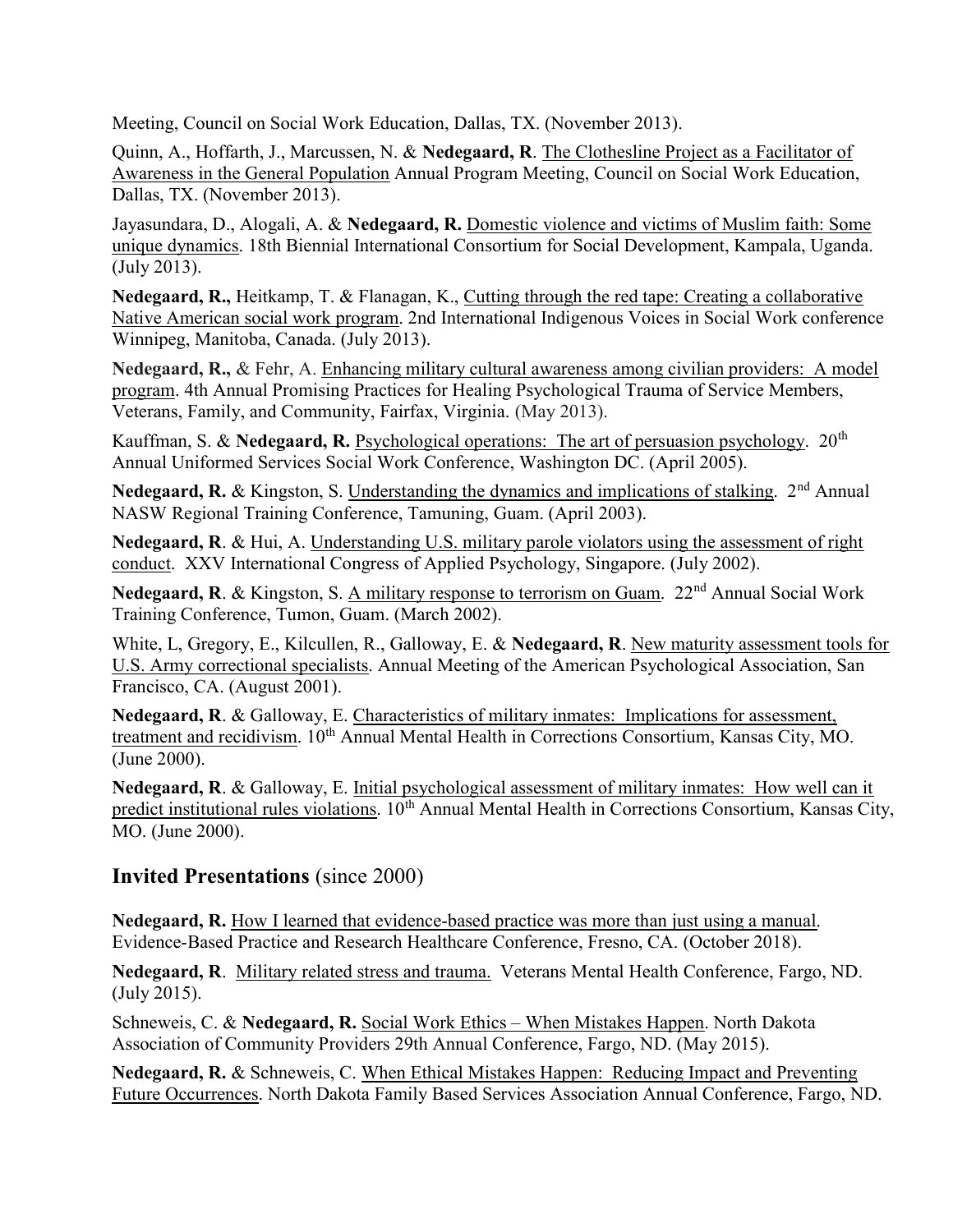(April 2015).

Nedegaard, R. & Kramer, B. Professional Ethics and Boundaries. Social Work Ethics Training, Interagency Forum, Grand Forks, ND. (March 2015).

Nedegaard, R. & Schneweis, C. Fifty Ethical Shades of Grey. North Dakota Children's Justice Symposium, Bismarck, ND. (July 2014).

Schneweis, C. & Nedegaard, R. Responses to Social Work Ethics Violations. 28th Annual Conference, North Dakota Association of Community Providers, Bismarck, ND. (May 2014).

Nedegaard, R. Working with Military Families, ND Children and Family Services Conference, Grand Forks. (July 2013).

Nedegaard, R. Addressing the Needs of Returning Veterans. North Dakota Conference on Social Welfare, Grand Forks, North Dakota. (September 2012).

Nedegaard, R., Thompson, S. & Lawler, C. Mental Health Challenges in Treating our Military in Times of Conflict. Training presented at the Northern Lights Psychology Conference, Grand Forks, ND. (October 2010).

Nedegaard, R., Baumbach, D., Voeller, J. & Weeks, A. Working with the Returning Veteran. Social Work Homecoming Conference, Grand Forks, ND. (September 2010).

Nedegaard, R. Fatigue and flight safety. International Safety Symposium, Agana, Guam. (June 2002).

#### Research Currently in Progress

Jayasundara, D., Wanasinghe, M, Nedegaard, R., Guerrero, C. & Carr, S. (accepted). Combating Trafficking in Sri Lanka: A Multisystemic National Action Plan for Effective Intervention, Protection, Persecution, and Prevention. Social Development Issues.

Slovak, K., Quinn, A., & Nedegaard, R. (submitted). The movement of social work education online during a pandemic: Lessons learned. Journal of Social Work Education.

Quest, D., & Nedegaard, R. (submitted). Graduate students' perceptions of suicide-specific education in an online course. Suicidality Online.

Jayasundara, D., Ahmed, R., Crawford, M. & Nedegaard, R. (in progress). Meta-analysis of female batterer programs, Journal of the Society for Social Work Research.

Lucas, C., Foster, R., Fraga, C., King, E., Thomsen, C., & Nedegaard, R. (in progress). Female perpetrated spouse and intimate partner sexual abuse in military populations: An exploratory study. Military Medicine.

## Grants and Sponsored Research

Barrera, I. (Principal) & Nedegaard, R. (Co-Principal). "Juntos: Coloring to Change Latino Family Norms and Expand Knowledge to Prevent Adverse Childhood Experiences" Sponsored by California Initiative for Health Equity and Action, State, \$20,182.00. (August 2020 - August 2021)

Jayasundara, D. (Principal), & Nedegaard, R. (Co-Principal), "Two Community Sexual Assault & Tribal Blueprint of Safety," Sponsored by US Dept. of Justice; Office of Violence Against Women, Federal, \$550,000.00. (October 2015 – January 2020).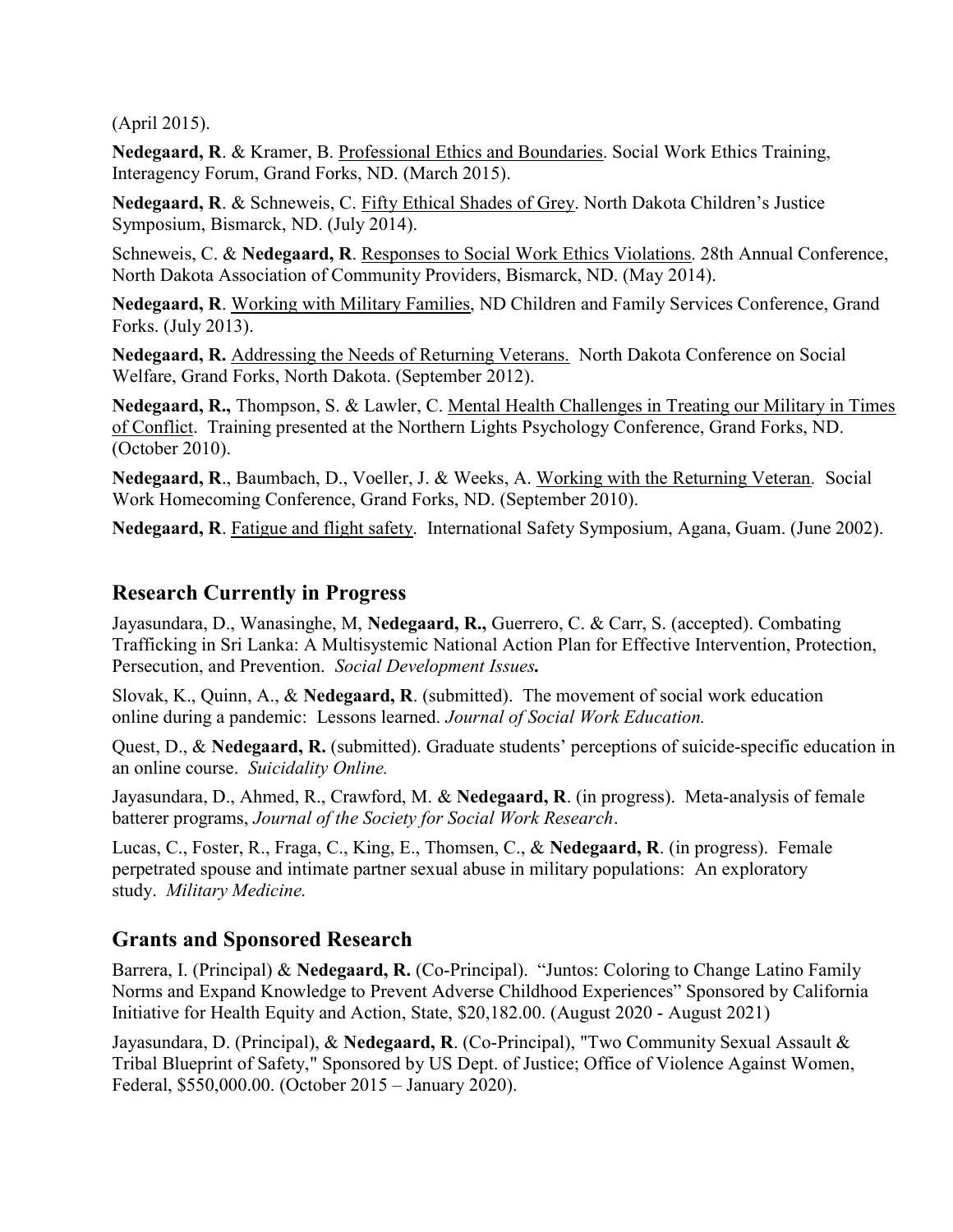Barkdull, C. (Principal), Sage, M. (Supporting), Nedegaard, R. (Supporting), Schneweis, C. (Supporting), & Reeves, B. (Supporting), "Recruitment and Retention of Child Welfare Scholars to Meet Critical Workforce Shortages in North Dakota's Oil Patch," Sponsored by National Child Welfare Workforce Institute, Federal, \$734,995.00. (March 2014 - May 2019).

Juntunen, C. (Co-Principal), Badahdah, A. (Co-Principal), Heitkamp, T. (Supporting), & Nedegaard, R. (Supporting), "Community Attitudes Regarding Unmanned Aircraft Systems," Sponsored by University of North Dakota, The University of North Dakota, \$31,653.00. (September 2013 – January 2015).

#### Teaching Experience

Graduate (California State University, Fresno)

Social Work 221, Seminar in Foundations for Social Work Practice II Social Work 224, Advanced Social Work Practice with Individuals Social Work 225, Advanced Social Work Practice with Task and Treatment Groups Social Work 227, Advanced Social Work Practice with Couples and Families Social Work 292, Seminar in Project/Thesis Social Work 298, Project Social Work 299, Thesis

#### Undergraduate (University of North Dakota)

Social Work 315, Substance Use and Abuse Social Work 424, Generalist Social Work Practice with Individuals and Families Social Work 434, Generalist Social Work Practice with Task and Treatment Groups Social Work 482, Generalist Social Work Field Instruction Seminar 1 Social Work 484, Generalist Social Work Field Instruction Seminar 2 Social Work 493, Special Topics (Foster Care)

#### Graduate (University of North Dakota)

Social Work 504, Generalist Practice with Treatment and Task Groups Social Work 530, Advanced Generalist Practice with Individuals Social Work 533, Advanced Generalist Practice with Families Social Work 560, Clinical Diagnosis and Treatment Social Work 560, Working with Combat Veterans Social Work 560, Post-Traumatic Stress Disorder Social Work 560, Medical Social Work Social Work 560, Interprofessional Healthcare Social Work 581, Advanced Generalist Field Education Seminar 1 Social Work 583, Advanced Generalist Field Education Seminar 2 Social Work 997, Independent Study Social Work 998, Thesis

## Professional Affiliations

Board Certified Diplomate in Clinical Social Work (#27465), American Board of Examiners in Clinical Social Work

Licensed Psychologist (#537) North Dakota and (#1126) Kansas